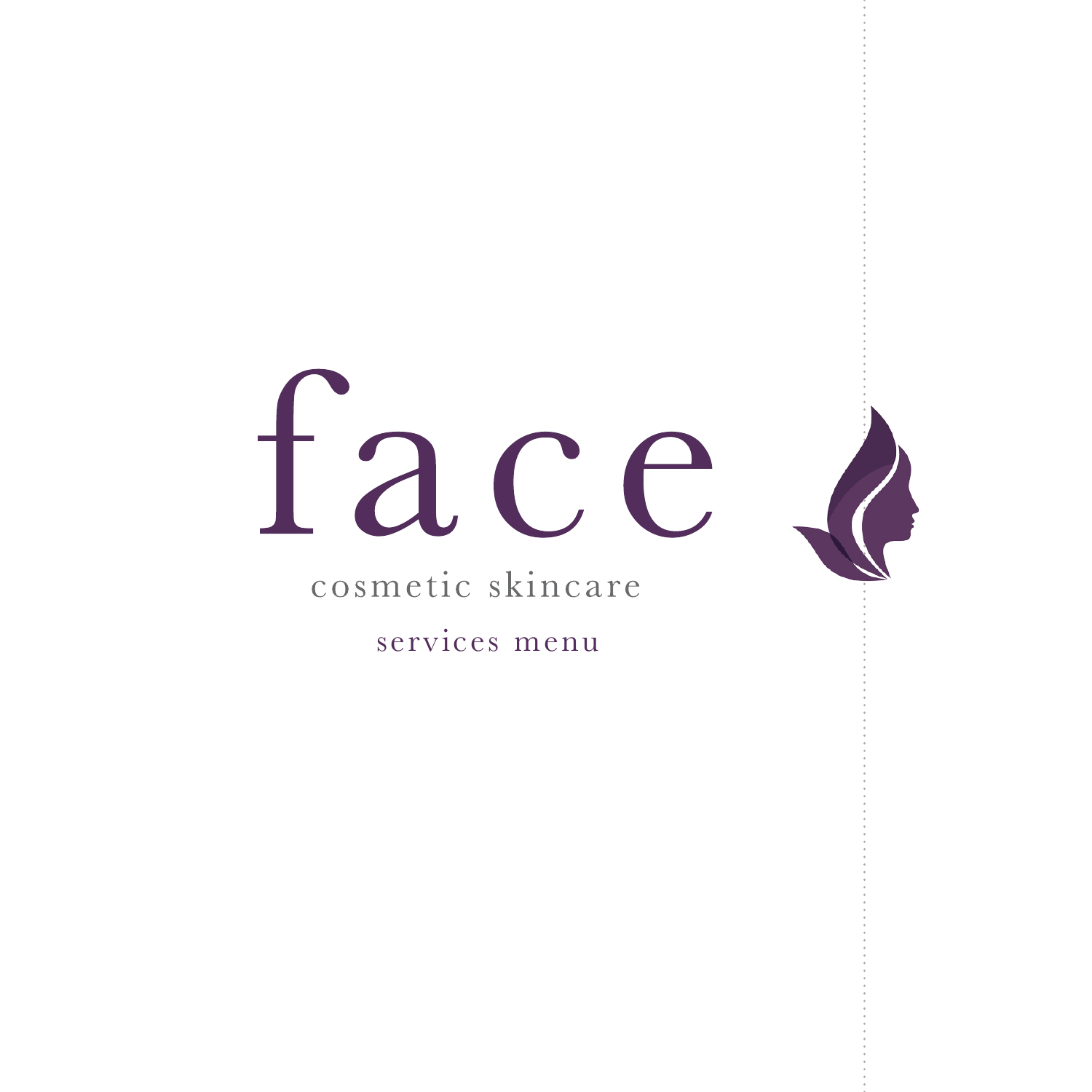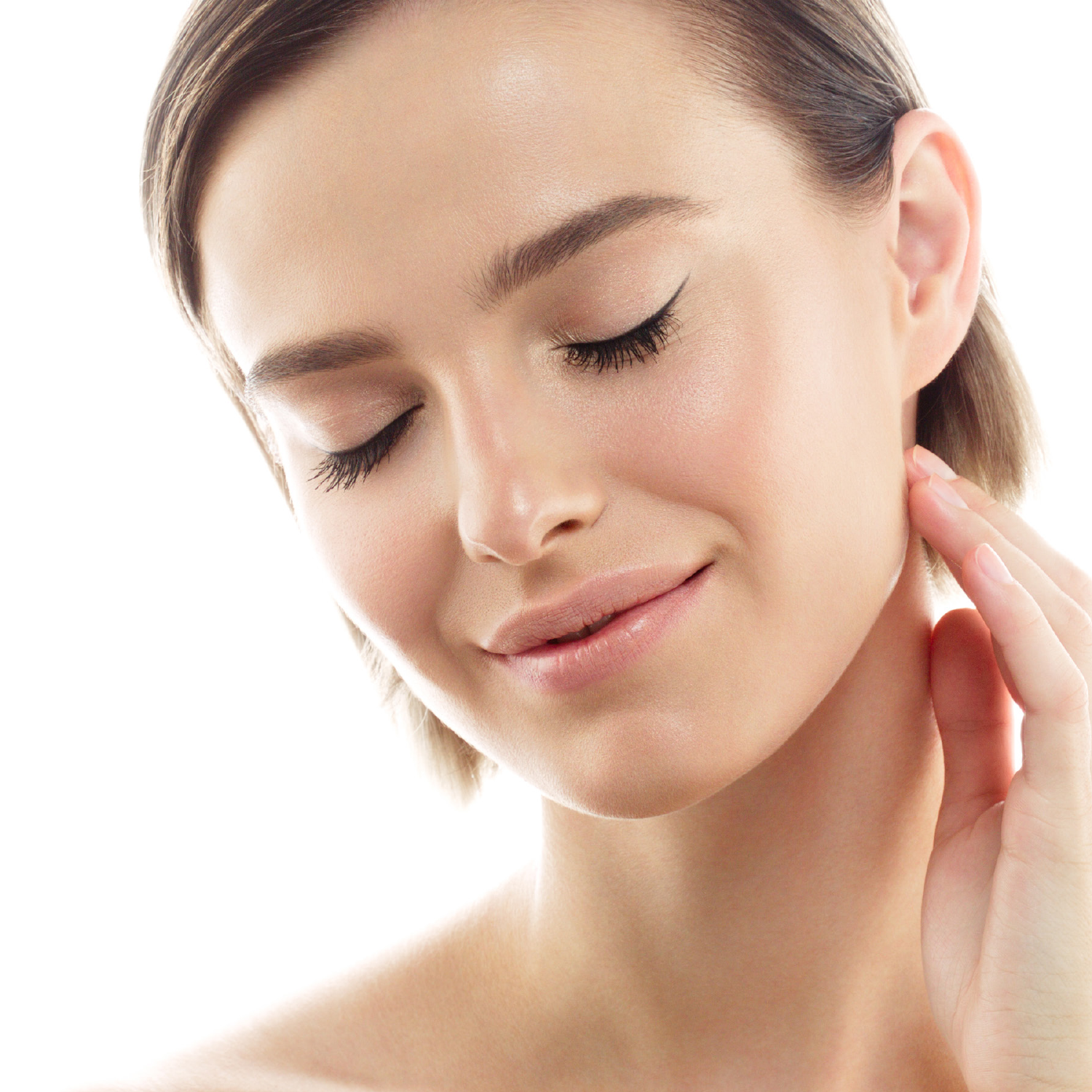

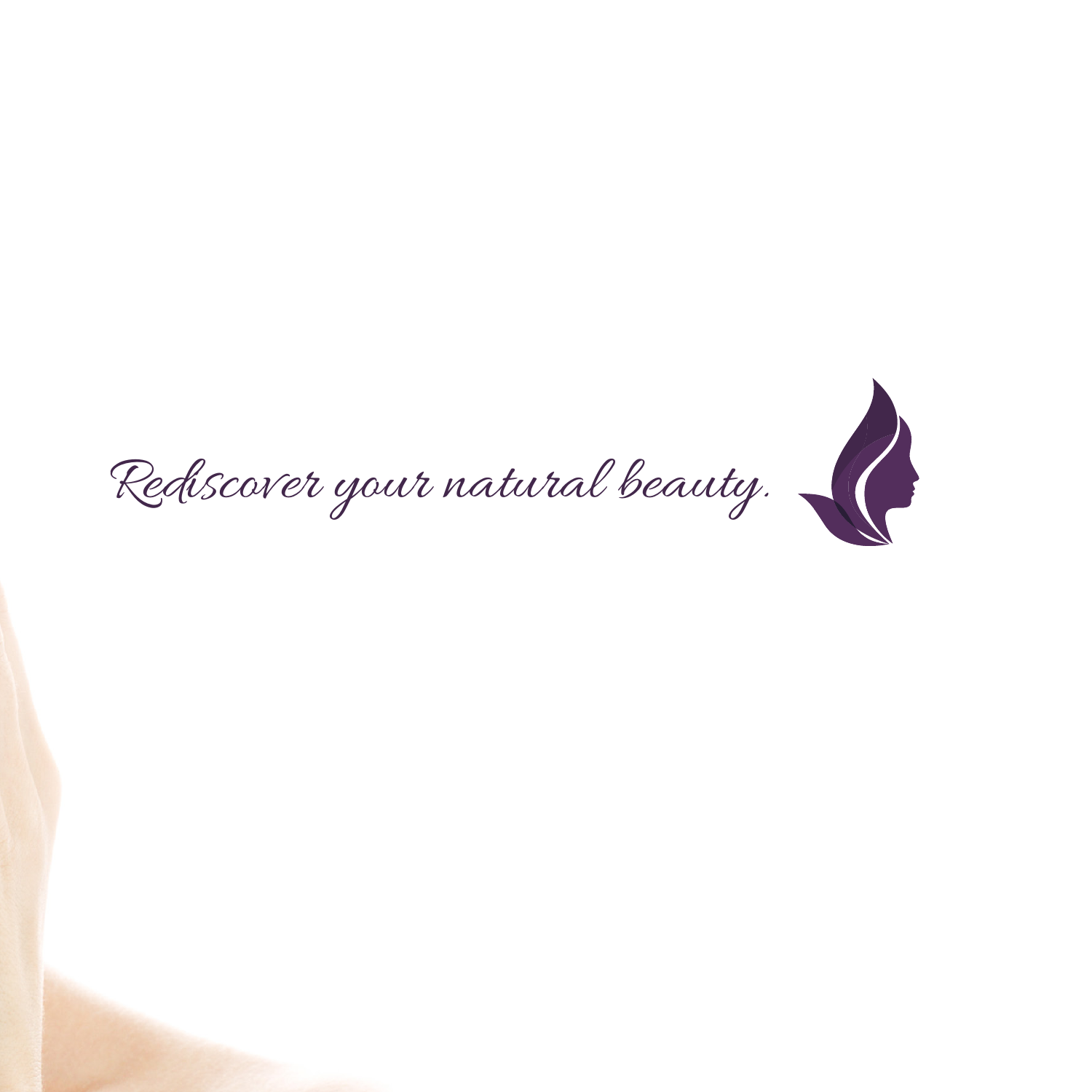## MREWARDS 12-MONTH MEMBERSHIP

Partner with your Advanced Practice Esthetician on a monthly basis, enjoy amazing discounts throughout the year on products and services, and achieve your most healthy and beautiful skin possible with our MRewards Membership!

## MREWARDS ENTITLES YOU TO THESE DISCOUNTS THROUGHOUT THE YEAR:

» 40% OFF all Esthetic Skincare Services including HydraFacial MD®, SkinPen®, and BBL » 25% OFF HALO Laser Treatments

» \$3 OFF each unit of Botox (Platinum Membership receives \$4 OFF)

» \$100 OFF each 1mL syringe of Dermal Filler (Platinum Membership receives \$125 OFF)

- » 15% OFF all Physician Dispensed Skincare Products
- » Receive 3 "Guest Passes" to share your MRewards discount with friends or family
- » Receive 20 FREE units of Botox® (must be used within the 12-month membership)

*If you use all funds on your MRewards Gift Card, you still receive all discounts for the duration of your 12-month membership. You would just use a different form of payment to pay for your services.*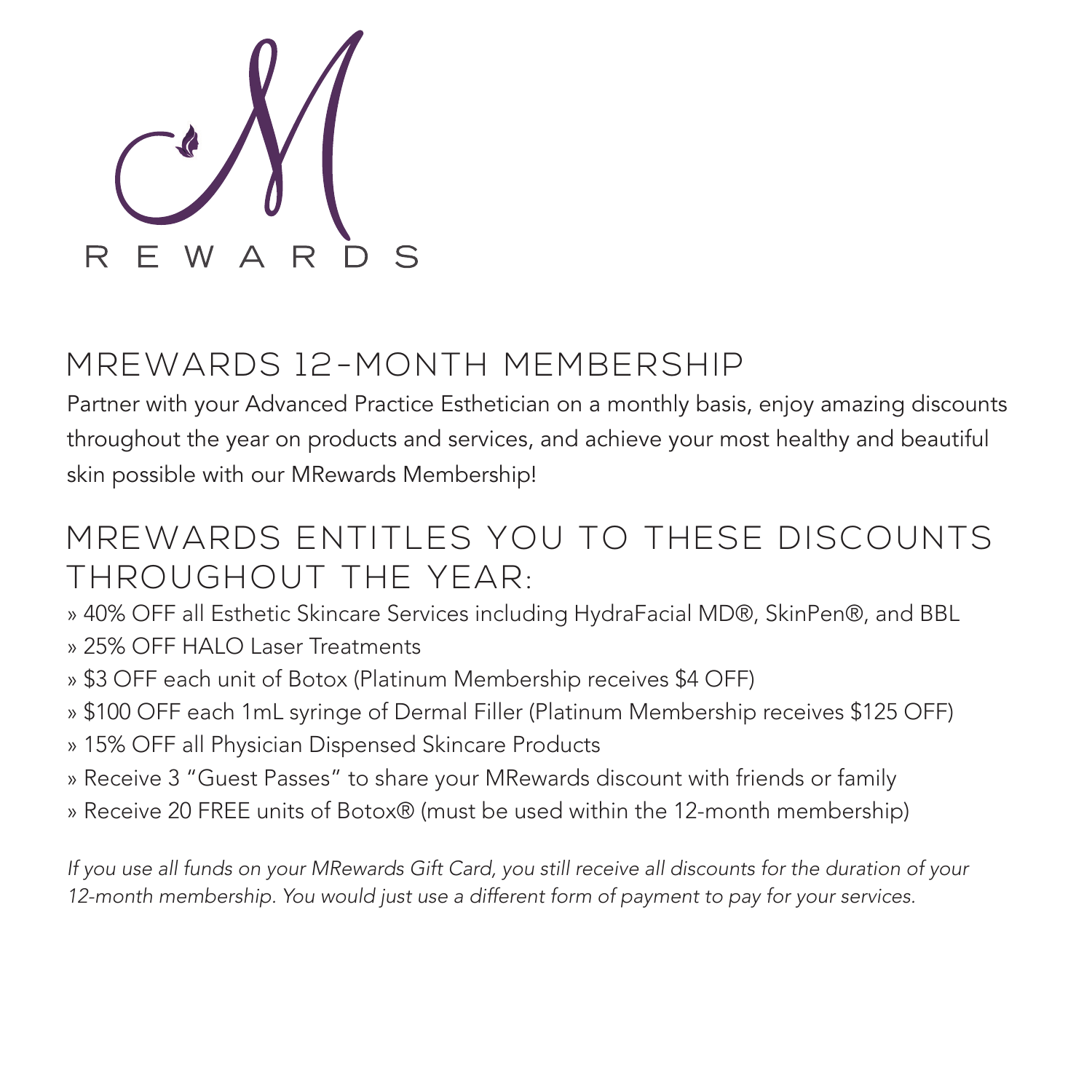## STANDARD MEMBERSHIP:





\*The full \$1,190 is available immediately on your MRewards Gift Card, for you to use towards your skincare and/or injectable services.

## PLATINUM MEMBERSHIP:





\*The full \$4,000 is available immediately on your MRewards Gift Card, for you to use towards your skincare and/or injectable services.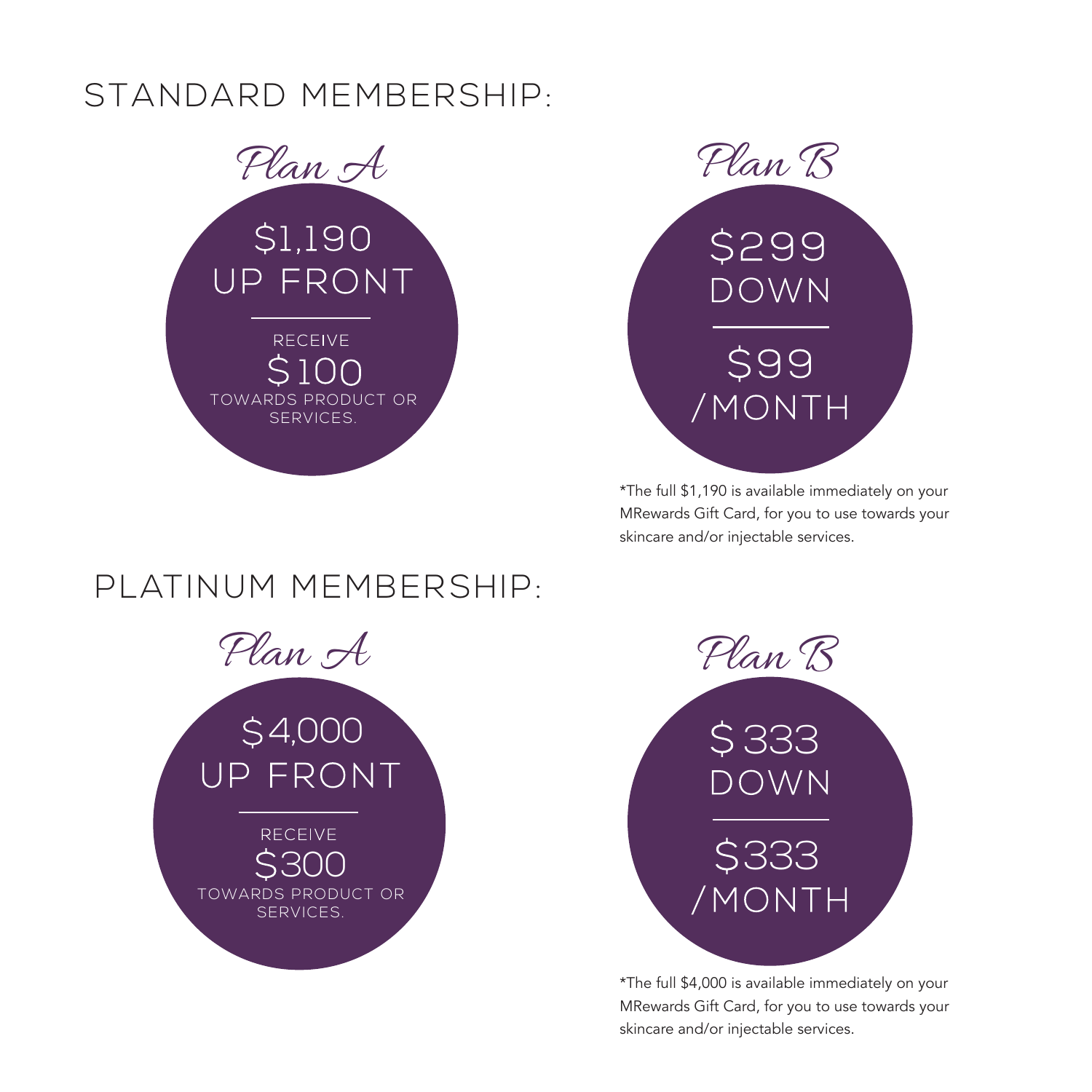

Experience the very latest in skincare science with specialized treatments designed to correct and rejuvenate every skin type. Ask your Esthetician about the best treatments for you.

### CONSULTATION

You'll receive a deep cleansing and a thorough analysis of your unique skin. Bring the products you use at home and we'll evaluate your skincare regimen. A customized treatment plan will be created to help you reach your skincare goals.

### EXPRESS FACIAL \$75 FOR MEMBERS (\$125 REG. PRICE)

Feel fresh fast! This 30 minute custom facial treatment includes a thorough cleanse with steam, light extractions, hydration and sun protection to leave your skin refreshed!

### OXYGEN FACIAL \$109FOR MEMBERS (\$181 REG. PRICE)

This unique and gentle treatment stimulates oxygenation and circulation within the skin, rejuvenating sluggish, stressed or acne affected skin as it draws oxygen to the skin's surface. Appropriate for use between peel treatments or when exfoliation or flaking is not desired. This treatment is also ideal two to three days before a special event. You will experience a rosy flush and a rapid warming sensation, resulting in a radiant, healthy look that lasts up to ten days. Dermaplaning included.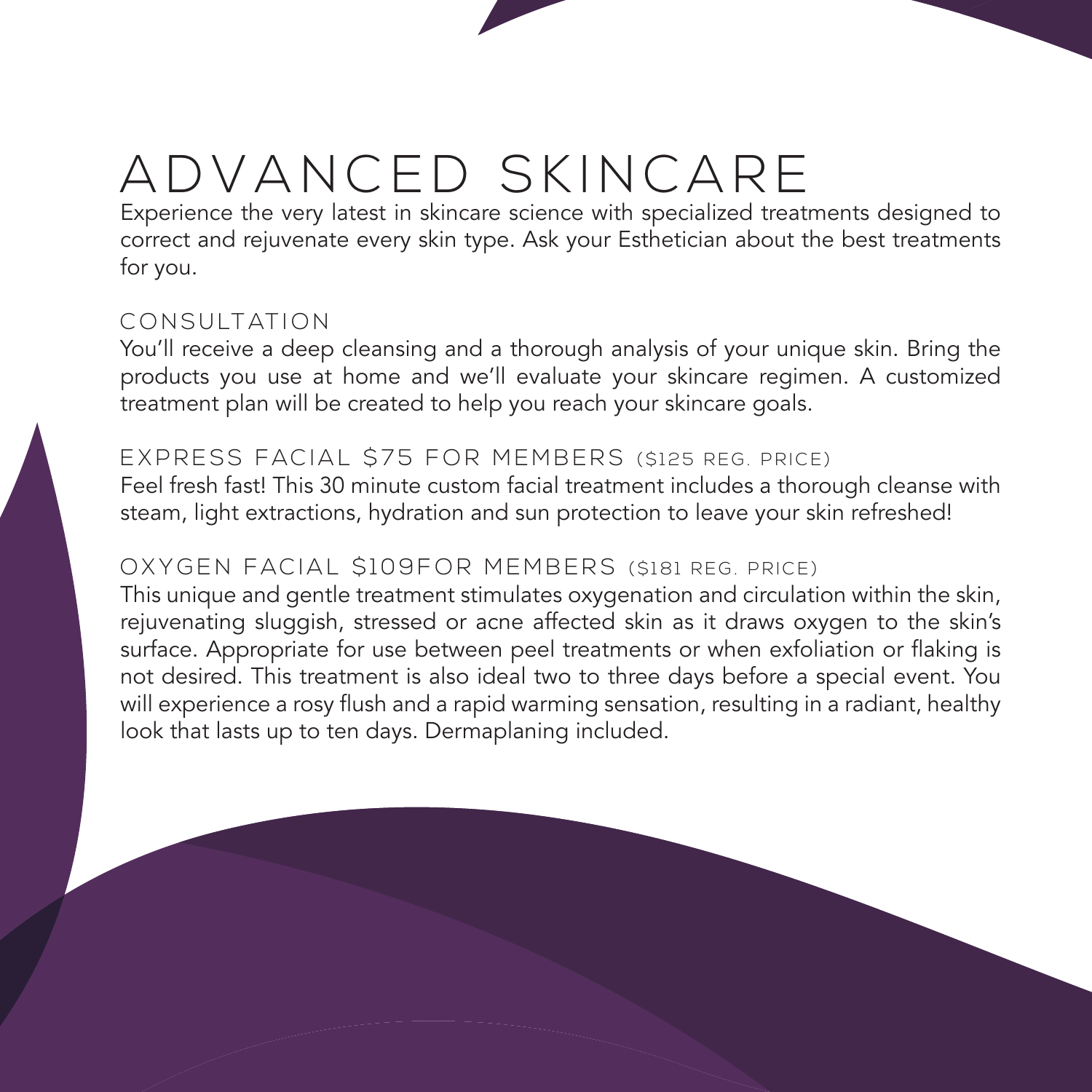## CONGESTION RELEASE FACIAL \$105 FOR MEMBERS (\$175 REG. PRICE)

Designed specifically for younger and/or adult acneic skin, this treatment includes more extensive extractions than our other treatments as well as a light peel or exfoliation. This treatment will also discuss proper skin care regimens and products to make sure you are on the right track to healthy skin.

### HYFRECATOR REMOVAL \$104 FOR MEMBERS (\$173 REG. PRICE)

Quick, easy removal of skin imperfections such as: cherryangiomas, sebaceous hyperplasias, skin tags, broken red capillaries, seborrheic keratosis and fibromas. Minimal recovery time and instant results!

# MICRONEEDLING

## SKINPEN \$259 FOR MEMBERS (\$431 REG. PRICE)

This collagen boosting powerhouse creates thousands of micro-channels that allow for healthy healing, resulting in unbelievably smooth skin. Great for resurfacing, tightening, improving the appearance of deep wrinkles and minimizing acne scarring. Recommended in a series of three to six treatments.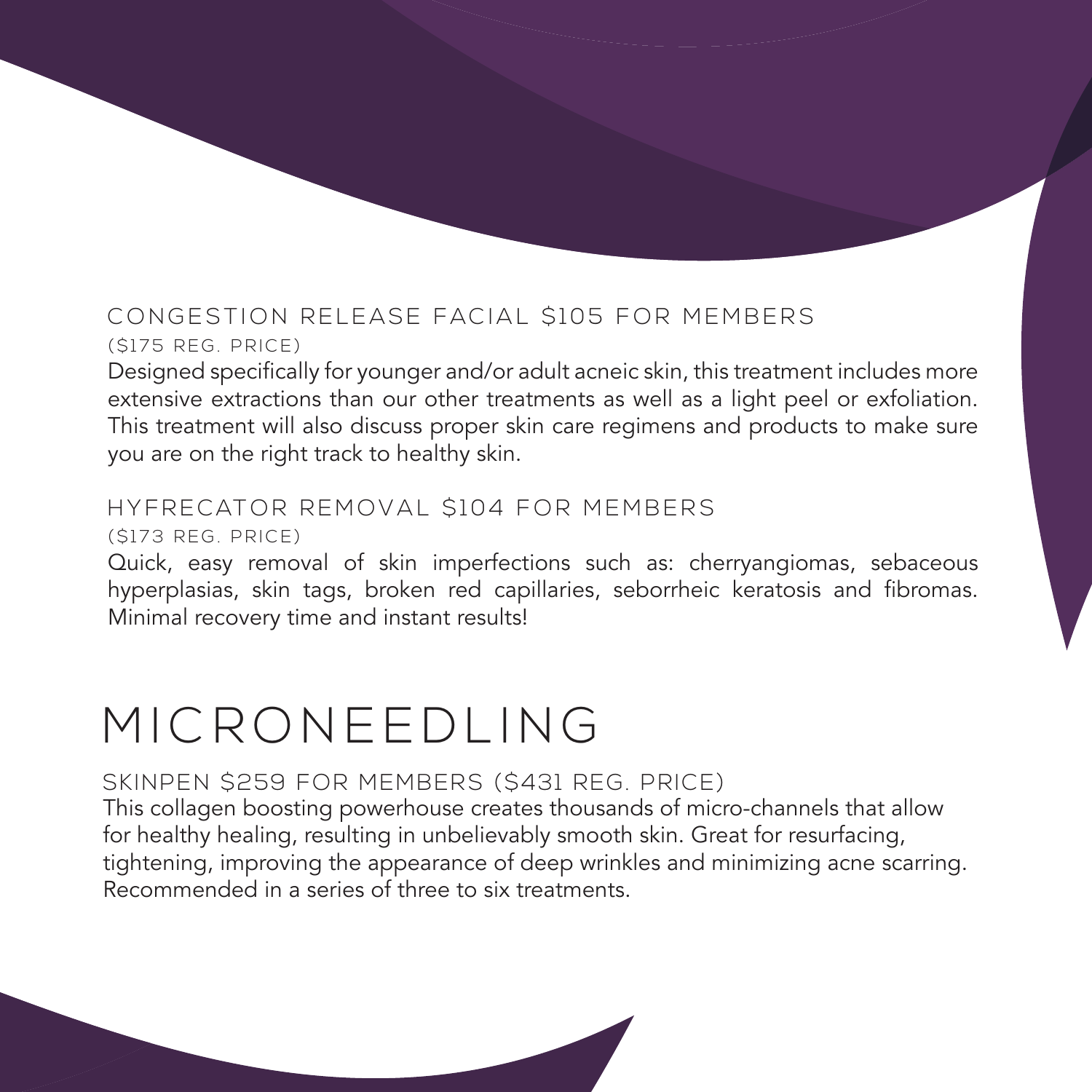# HYDRAFACIAL ®

PLATINUM HYDRAFACIAL® \$276 FOR MEMBERS (\$460 REG. PRICE) This ultimate HydraFacial experience starts with dermaplaning and facial contouring to detoxify with a relaxing lymphatic drainage treatment. The experience continues and deeply cleanses, exfoliates, extracts, and hydrates the skin while addressing your specific skin concerns with booster of your choice. This treatment concludes with LED Light Therapy to further reduce the visible signs of aging and ensure optimal results.

DELUXE HYDRAFACIAL® \$225 FOR MEMBERS (\$375 REG. PRICE) A customized treatment that includes the essentials of HydraFacial while addressing your specific skin concern with a booster of your choice. The treatment concludes with LED Light Therapy to further reduce the visible signs of aging.

SIGNATURE HYDRAFACIAL® \$175 FOR MEMBERS (\$293 REG. PRICE) This treatment includes dermaplaning and an express HydraFacial experience that deeply cleanses, exfoliates, extracts, and hydrates the skin while utilizing antioxidants, peptides, and hyaluronic acid.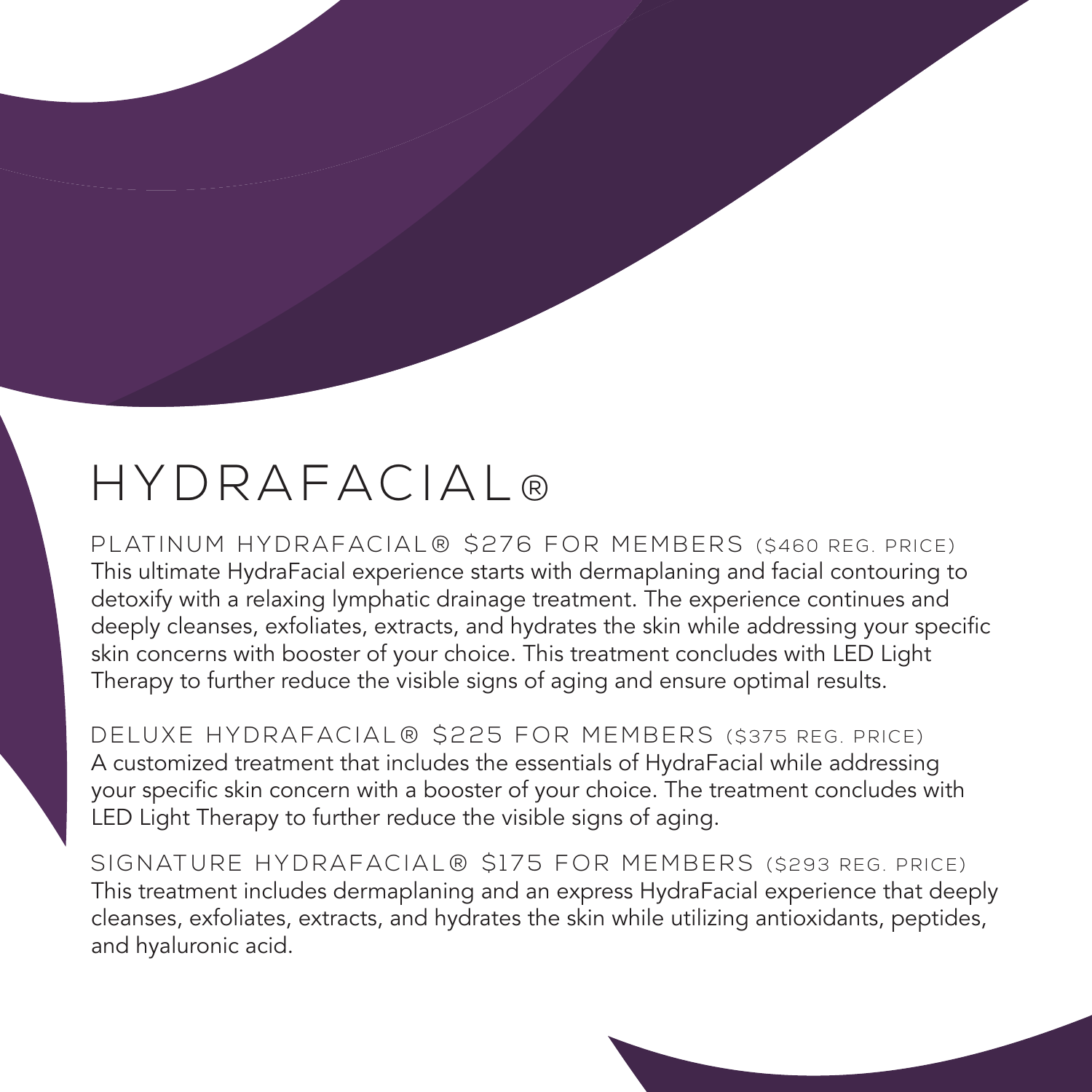# PEELS

ILLUMINIZE PEEL \$104 FOR MEMBERS (\$173 REG. PRICE) This non-invasive peel is for photodamaged skin, fine lines and wrinkles and pigmentary irregularities. Smoothes skin and improves clarity, glow and texture with low irritation.

## FRESH-FACED PEEL \$121 FOR MEMBERS (\$201 RFG. PRICE)

This peel was developed by our team of experts and is exclusive to Face Cosmetic Skincare. It significantly improves the appearance of dull, uneven skin tone and texture, fine lines and wrinkles, dark spots and sun damage, discoloration, large pores, and skin roughness.

TIME-REVERSAL PEEL \$138 FOR MEMBERS (\$230 REG. PRICE) Reveal a healthy, radiant complexion with this medical-grade peel, designed to provide visibly apparent skin peeling. Within days the patient's skin will be smoother and softer with a more even-tone. Each step of this peel process is buffered with calming antioxidants to support the effective peeling agents. Perfect for addressing sun damaged skin, age spots, superficial pigmentation, fine lines & wrinkles and large pores.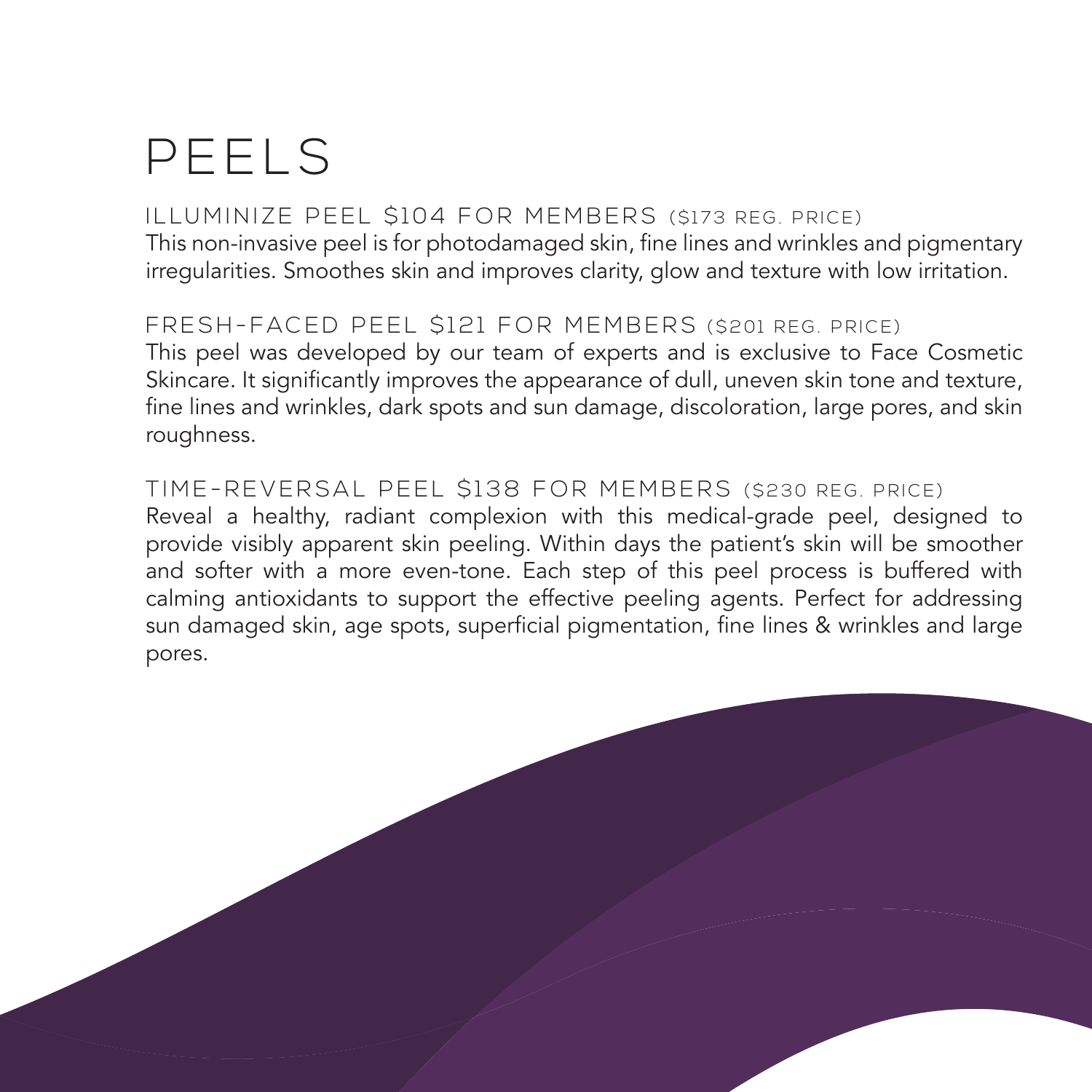# LASER SERVICES

\*BUY A PACKAGE OF 3 TREATMENTS AND RECEIVE 20% OFF

### BBL PHOTOREJUVENATION TREATMENT \$276 FOR MEMBERS  $(S460$  RFG PRICE)

Turn back the clock with BBL which improves dull complexions, uneven pigmentation, large pores, red flushing skin, rosacea, and a variety of other vascular issues. Speak with your Esthetician for pricing and more information.\*

#### SKIN TYTE™ \$207 FOR MEMBERS (\$345 REG. PRICE)

The SkinTyte™ treatment utilizes Sciton's BBL pulsed light technology to deeply heat your skin while cooling and protecting the entire treated surface. Skin Tyte is provided quickly and comfortably with no downtime. The end result is a more youthful appearance.

*\*A series of 3-6 treatments spaced 3 weeks apart is typical for most patients. We will work with you to personalize a treatment plan based on the level of improvement you desire.*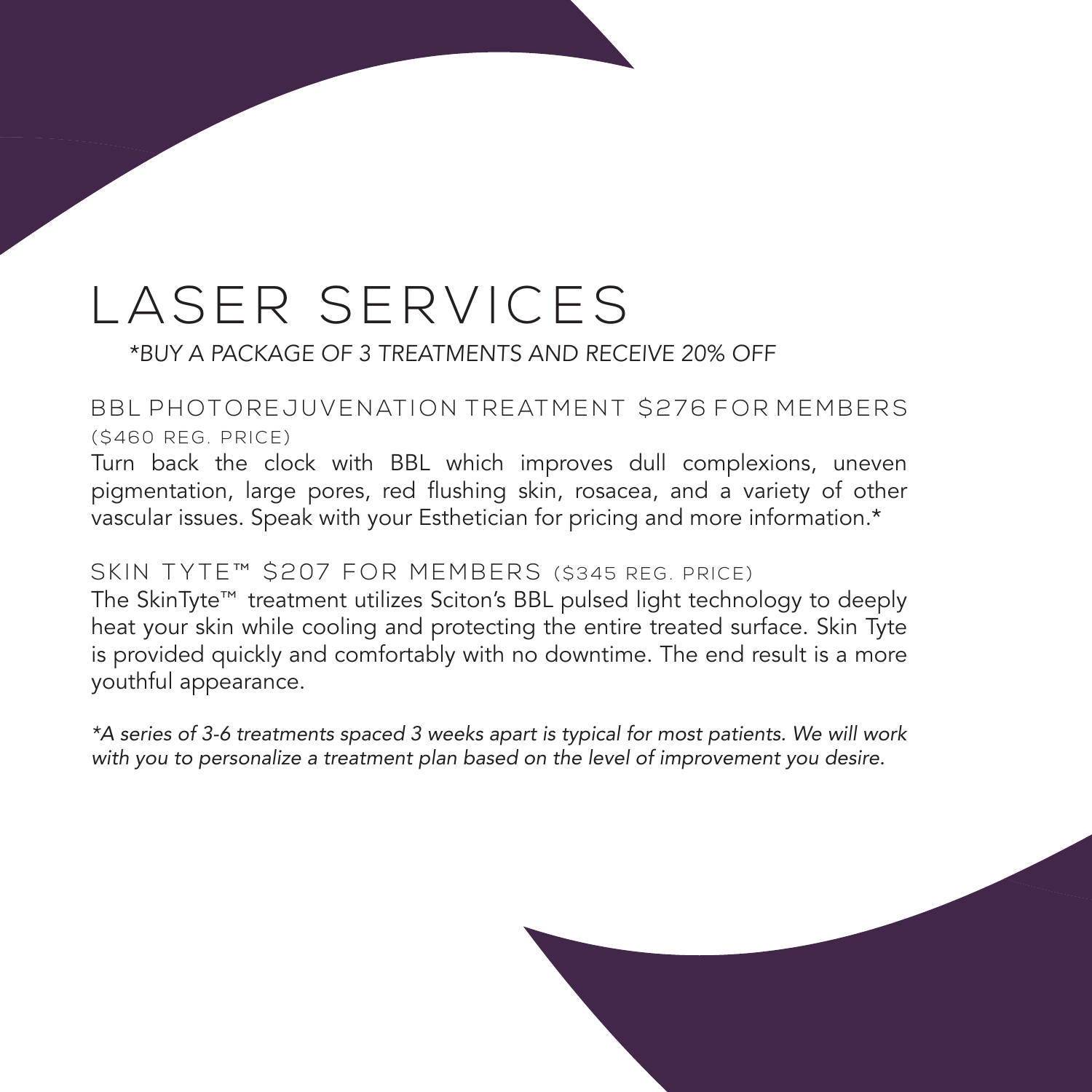## HALO/ BBL FULL FACE LASER TREATMENT \$1,500 FOR MEMBERS (\$2,000 REG. PRICE)

Halo is the world's first hybrid fractional laser, combining two lasers in one to take years of damage off of the face, and reveal your inner glow! The most scientifically advanced treatment for sun damage, pigment, fine lines, texture, and pores, without the downtime of traditional ablative and fractional lasers. Now you can get the results you've always wanted, without the hassle, and in half the time! To ensure the most exceptional result, we include a BBL photofacial with all HALO Laser Treatments (for those clients who are candidates for BBL)! In addition, we include a customized post-procedure skincare kit to expedite your healing!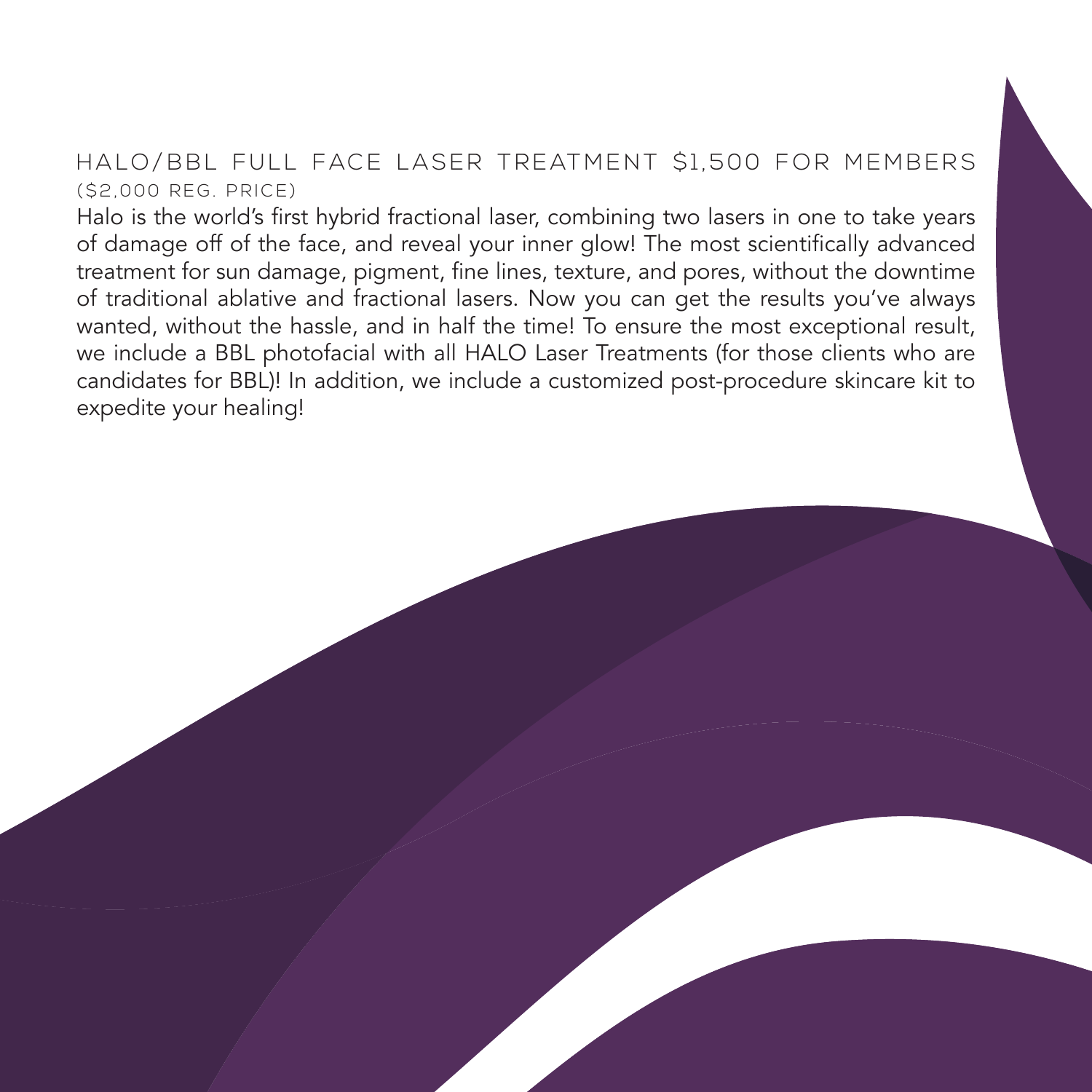# INJECTABLES

Our practice is in the top 1% of Allergan providers in the U.S. Partner with one of our highly experienced injectors and enjoy the benefits of youthful appearance.

### BOTOX

Soften fine lines and wrinkles on the forehead, around the eyes, mouth, and even the neck with BOTOX®. Enhance facial symmetry, and provide subtle lift that literally turns back the clock on aging!

## D F R M A L F I L F R

Replenish lost volume for refreshed appearance! Accentuate your cheekbones, plump and define your lips. Smooth a deep wrinkle by your mouth? Or, maybe you are just looking to make your features more symmetrical and youthful in their appearance. Regardless of your intent, dermal fillers offer some of the most safe and versatile options to restore a natural and younger looking YOU!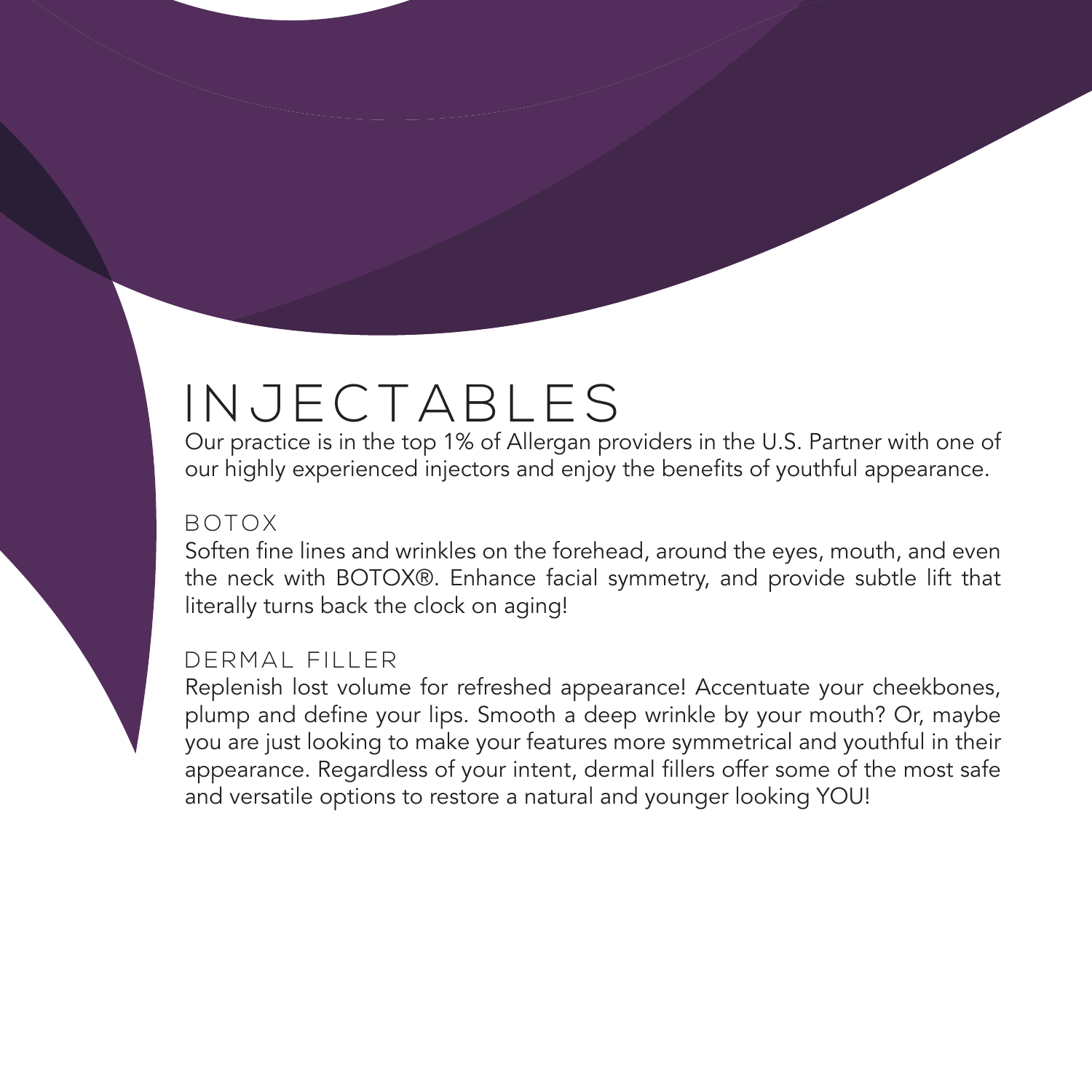## EXPERIENCE THE TRANSFORMING DIFFERENCE OUR FACE R<sub>x</sub> SKINCARE PRODUCTS CAN MAKE.



Formulated by a team of PhD's at an FDA Licensed Pharmaceutical & Cosmeceutical Facility on the East Coast, and hand-selected by our team of experts. Face  $R_X$  products are developed and buffered with medical-grade green tea and resveratrol polyphenols, which offer the highest-grade antioxidant and anti-inflammatory protection. Each of our exclusive products are designed specifically to correct, protect and reverse the signs of aging.

*PURCHASE 3 OR MORE PRODUCTS AND RECEIVE 20% OFF.*

*facecosmeticskincare.com*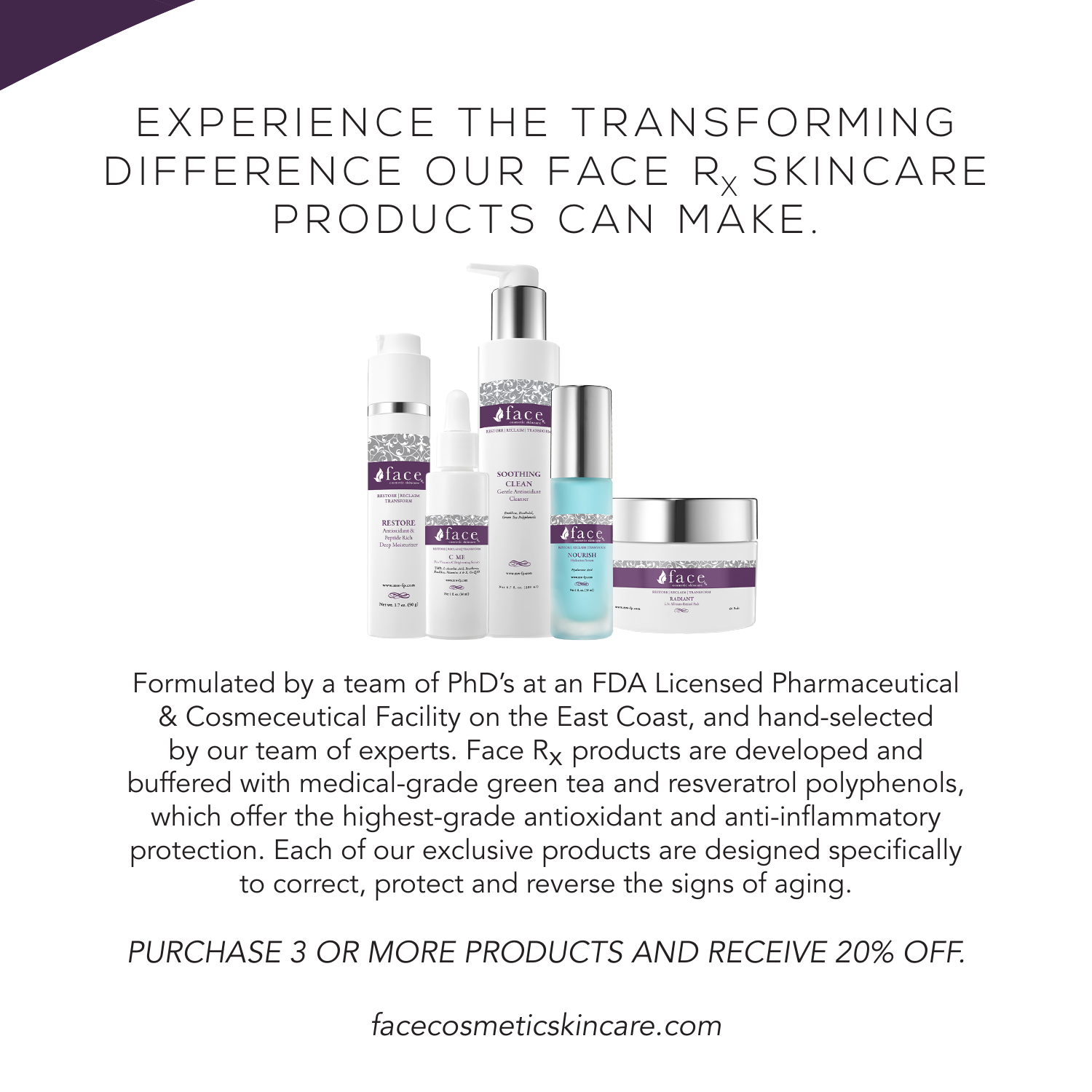# NOTES

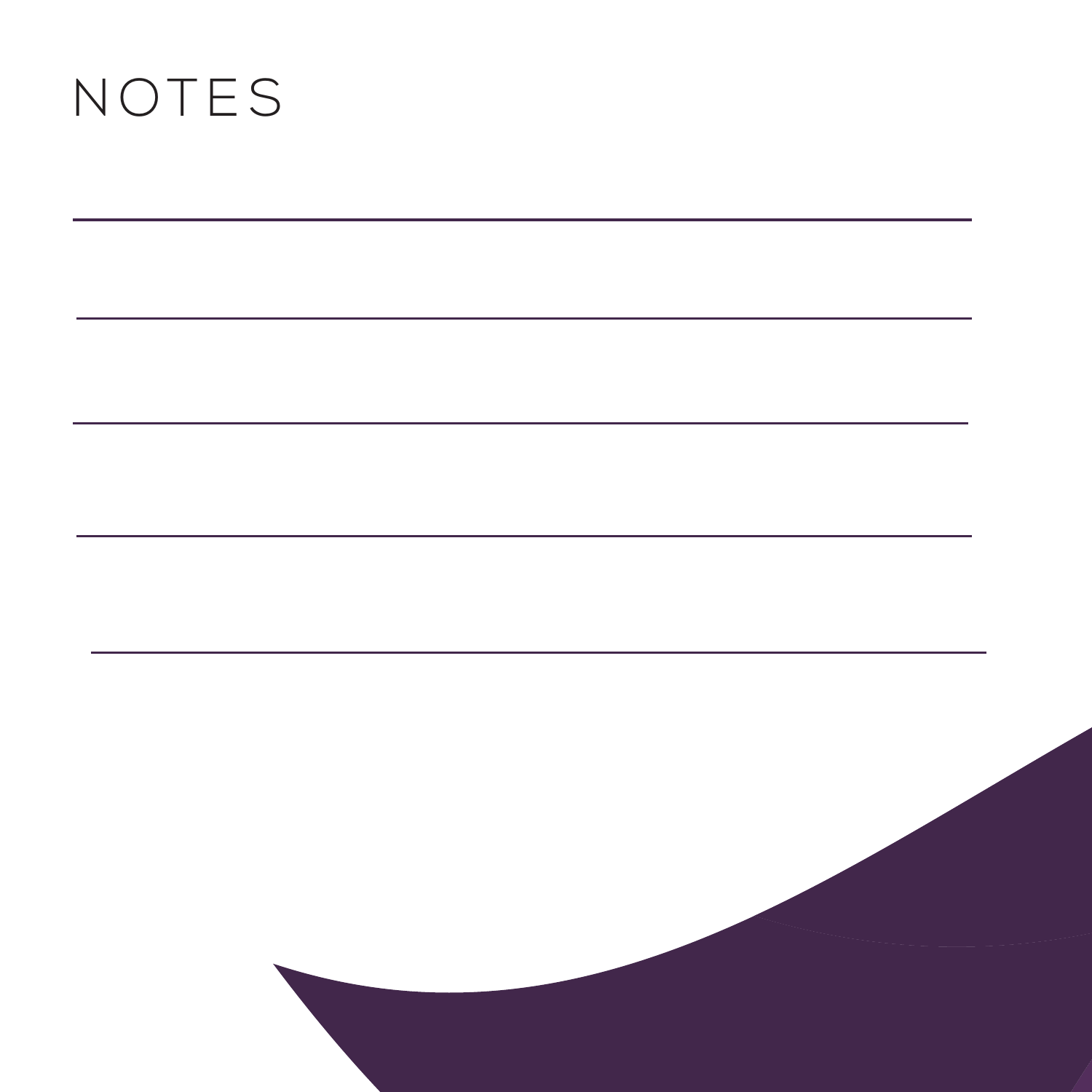## FOLLOW US Stay up to date on the latest from MWFP:





@MidwestFace